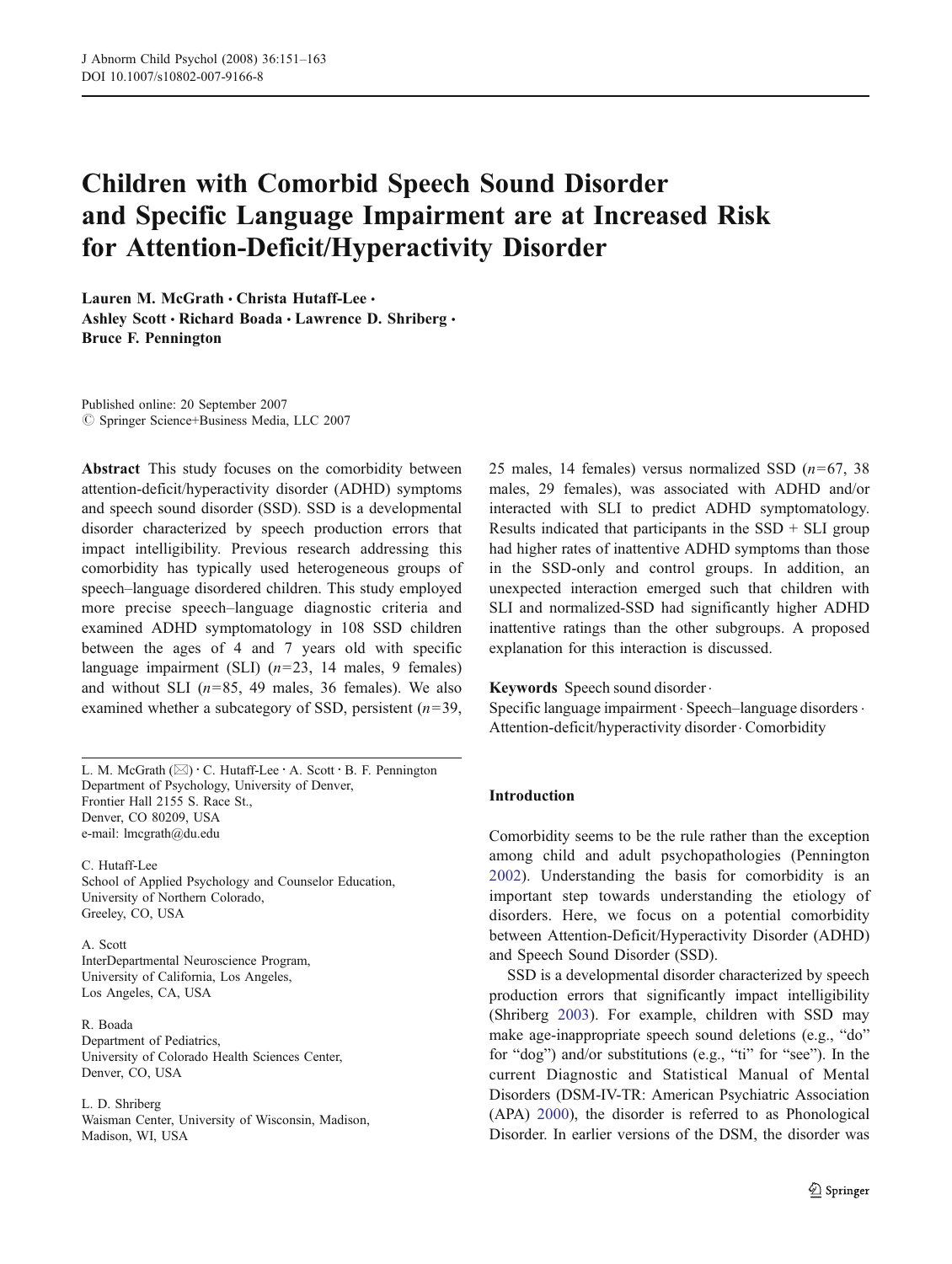<span id="page-1-0"></span>referred to as Developmental Articulation Disorder. Although the terms Phonological Disorder and SSD refer to the same constellation of clinical signs, the term SSD is currently preferred because it recognizes that the disorder may have antecedents in both articulatory (sensorimotor) and phonological (cognitive-linguistic) domains. The term SSD has recently been adopted as the classification entity for this disorder by the American Speech–Language– Hearing association.

It is particularly interesting to consider the relationship between ADHD and SSD if their respective comorbidities with reading disability (RD) are included in the theoretical analysis. It is well-established that ADHD is comorbid with RD at a rate estimated at 25–40% (Rucklidge and Tannock [2002](#page-11-0); Willcutt and Pennington [2000](#page-12-0)) and SSD is comorbid with RD at approximately the same rate  $(25-30\%)$ (Gallagher et al. [2000](#page-11-0); Pennington and Lefly [2001](#page-11-0); Scarborough [1990](#page-11-0)). Recent molecular genetics analyses have heightened interest in the comorbidity of RD, ADHD, and SSD because all three disorders have shown linkage to the same genetic locus at 6p22 (Fisher and DeFries [2002](#page-11-0); Smith et al. [2005;](#page-12-0) Willcutt et al. [2002](#page-12-0)). Additionally, several studies have identified loci that are pleiotropic for RD and ADHD (Bakker et al. [2003](#page-10-0); Gayan et al. [2005](#page-11-0); Loo et al. [2004\)](#page-11-0) and RD and SSD (Miscimarra et al. [2007](#page-11-0); Smith et al. [2005;](#page-12-0) Stein et al. [2004](#page-12-0), [2006\)](#page-12-0). This preliminary evidence for shared genetic risk factors suggests that all three disorders may overlap phenotypically, to some extent. The Venn diagrams in Fig. 1 illustrate two possible scenarios for the relationships between these three disorders.

An additional consideration when analyzing the overlap of RD, ADHD, and SSD is a fourth disorder, Specific Language Impairment (SLI), that is also comorbid with each disorder in the triad (e.g., Beitchman et al. [1989a](#page-10-0); Bishop and Adams [1990](#page-11-0); Shriberg et al. [1999\)](#page-12-0). SLI is characterized by delays in language development, including difficulties with vocabulary, semantics, and/or syntax that cannot be explained by general cognitive delays, hearing



Fig. 1 Two possible scenarios for the relationship between RD, ADHD, and SSD. In the first figure, ADHD and SSD do not overlap despite their mutual relationship with RD. In the second figure, SSD and ADHD overlap with each other, as well as with RD. Note that these figures do not include chance overlap

problems, neurological problems, or physical handicaps (Bishop [1997](#page-11-0), [2006](#page-11-0)). The term SLI encompasses the DSM-IV categories of Expressive Language Disorder and Mixed Receptive-Expressive Language Disorder (APA [2000](#page-10-0)).

The genetic relationship of SLI to the RD–ADHD–SSD triad of disorders is not very clear. Two independent genome-wide screens of SLI have not identified any overlapping loci with RD, SSD, or ADHD (Bartlett et al. [2002](#page-10-0); SLI Consortium [2002](#page-12-0), [2004](#page-12-0)). At present, it is unclear if the negative findings are due to a lack of power or a true null finding.

At this point, the potential association between ADHD and SSD has been less well-studied than the relationship of each disorder with RD. Additionally, the impact of comorbid SLI on the relationship between ADHD and SSD has been difficult to determine because studies have typically employed less precise diagnostic criteria for speech–language disorders than are used in contemporary research. The current study attempts to fill this gap in the literature by examining the severity of ADHD symptoms in a sample of children with SSD who are subgrouped according to well-defined speech–language disorder categorizations. In the following sections, we will review previous studies investigating the overlap of speech– language disorders and ADHD and provide a rationale for the hypotheses addressed in the current study.

# Previous Studies of Speech*–*Language Disorders and ADHD

Several studies conducted in the 1980s led to a consensus that speech–language impairment frequently co-occurred with ADHD in both clinic-referred (Baker and Cantwell [1982](#page-10-0); Baker and Cantwell [1992;](#page-10-0) Cantwell and Baker [1985;](#page-11-0) Gualtieri et al. [1983](#page-11-0); Love and Thompson [1988\)](#page-11-0) and epidemiological samples (Beitchman et al. [1986,](#page-11-0) [1989a,](#page-10-0) [1990](#page-10-0)). These studies found comorbidity rates ranging from about 17–66%, with an epidemiological sample showing a 30% rate of overlap (Beitchman et al. [1986\)](#page-11-0). Although these studies used the diagnostic equivalents of ADHD from earlier versions of the DSM (APA [1980,](#page-10-0) [1987\)](#page-10-0), there is considerable symptom overlap between the earlier definitions and the current DSM-IV-TR ADHD criteria (Morgan et al. [1996](#page-11-0)).

Advances in the definition of speech–language disorders have spurred renewed interest in the overlap of speech– language disorders and ADHD (e.g., Snowling et al. [2006\)](#page-12-0). In previous research, groups defined as "speech and language disordered" were often quite heterogeneous and the disciplines of psychiatry, speech–language pathology, and psychology often used different operational definitions. The terms speech disorder and language disorder were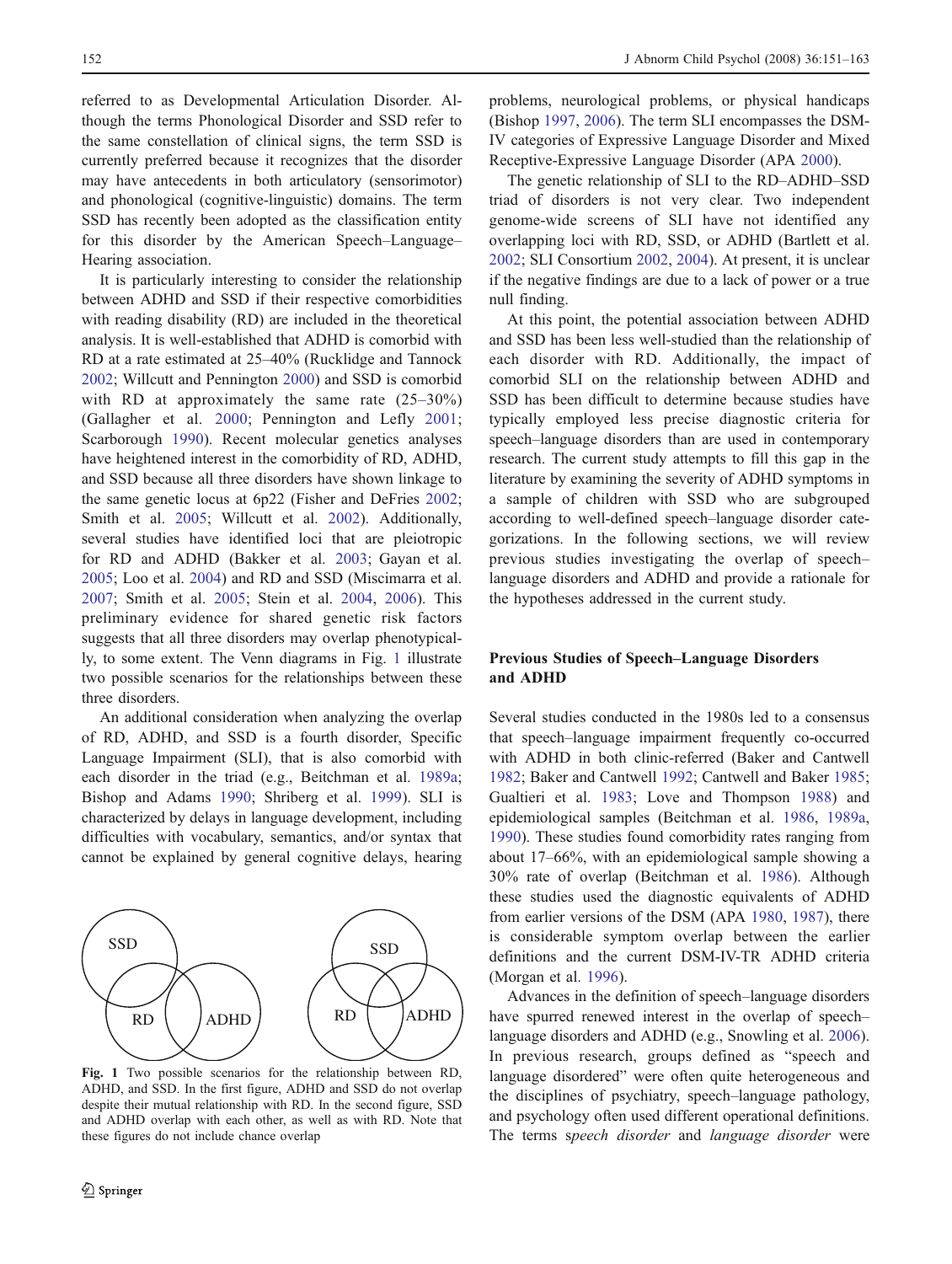even used interchangeably (Baker and Cantwell [1985](#page-10-0)). The division between the two types of developmental disorders is more clearly drawn in contemporary research. New classification schemes distinguish between and within speech (e.g., SSD) and language disorders (e.g., SLI). Thus, current diagnostic systems allow for a more finegrained analysis of speech–language disorders and their overlap with ADHD than was possible in previous decades.

Although most previous studies used heterogeneous groups of speech–language disordered children, one study did attempt to group children according to their speech and language profiles and determine which group was most at risk for attention deficit disorders (Beitchman et al. [1989a,](#page-10-0) [b](#page-11-0)). Although their sample size was small, the investigators found that children with poor speech and language skills were at increased risk for attention problems (59% rate of comorbidity) compared to children with speech deficits alone (5% rate of comorbidity) (Beitchman et al. [1989a\)](#page-10-0). These results may qualify the conclusion of the previous studies that speech–language disorders are universally associated with attention deficit disorders.

## Current Study

The intent of the current study was to replicate the results of Beitchman et al. [\(1989a](#page-10-0)) and extend the conclusions by considering speech and language subgroups within the SSD sample. We recruited a large sample of children with SSD between the ages of 4 and 7 in which SLI status was free to vary. The children received an extensive speech–language battery and their parents and teachers were asked to fill out DSM-IV ADHD rating scales.

We predicted that ADHD symptom severity would be higher in children meeting criteria for both SSD and SLI compared to the children with SSD and no SLI, consistent with the findings of Beitchman et al. ([1989a](#page-10-0)). Second, we were interested in another subgrouping of children with SSD, namely those with persistent vs. normalized speech problems. Research has shown that 75% of preschool-aged children with SSD normalize by the time they reach age 6 (Shriberg [1994\)](#page-11-0). We were interested in how the persistent vs. normalized SSD distinction would be associated with the prevalence of ADHD symptomatology in the sample. We predicted that those children with persistent-SSD would be at increased risk for ADHD because there are indications that children who do not improve in their speech–language skills have an increased risk of developing a psychiatric disorder (Baker and Cantwell [1987](#page-10-0); Snowling et al. [2006](#page-12-0)). In summary, the aim of the current study was to investigate the overlap of ADHD and SSD and to consider speech–

language subgroups within the SSD sample that may be meaningful for the overlap with ADHD.

# Method

#### Participants

Two groups of children between the ages of 4 and 7 years were recruited for this study: children with a history of SSD (SSD:  $n=108$ ) and children with no history of speech or language difficulties (Controls:  $n=41$ ). More SSD children were recruited than controls because the SSD children were part of a genetic linkage study (Smith et al. [2005](#page-12-0)).

Children with a history of SSD were recruited from public and private schools in metropolitan Denver and through newspaper and radio advertisements. Initially, a letter was sent to all parents of kindergartners in participating school districts indicating that we were seeking children who had a history of articulation difficulties and were (or had been) in speech therapy. Some school districts would not send out a mass mailing to all kindergarteners, but were willing to send a letter to families whose children were already enrolled in speech therapy. As the number of participants that were identified via this school recruitment process did not yield the required sample size, newspaper and radio announcements were used in the local media using the same recruitment language as the letter to parents.

All interested parents of children with potential SSD were given a brief 10–15 min phone screen. The phone screen was intended to (a) ensure that the child had current or previous SSD based on speech therapy history, previous articulation test scores, and/or intelligibility ratings, (b) rule out exclusionary medical conditions: known genetic disorders or syndromes, mental retardation (nonverbal IQ <70), pervasive developmental disorders (e.g., autism or Asperger's syndrome), significant birth complications, acquired brain injuries, known neurological conditions, peripheral hearing deficits, or peripheral speech anomalies (e.g., cleft palate), and (c) ensure that the child resided in a monolingual English home. Children exposed to foreign languages were excluded, but not children of different ethnic or racial groups whose sole linguistic exposure had been English.

Once children were identified as likely candidates for participation, they came in to our laboratory for testing and were administered the Sounds-in-Words subtest of the Goldman Fristoe Test of Articulation (GF) (Goldman and Fristoe [1986](#page-11-0)). Further description of the GF subtest is provided below. Children who did not have a history of speech therapy were required to score below the 30th percentile on the GF. In the final sample, 78 children had a history of speech therapy and a GF score at or below the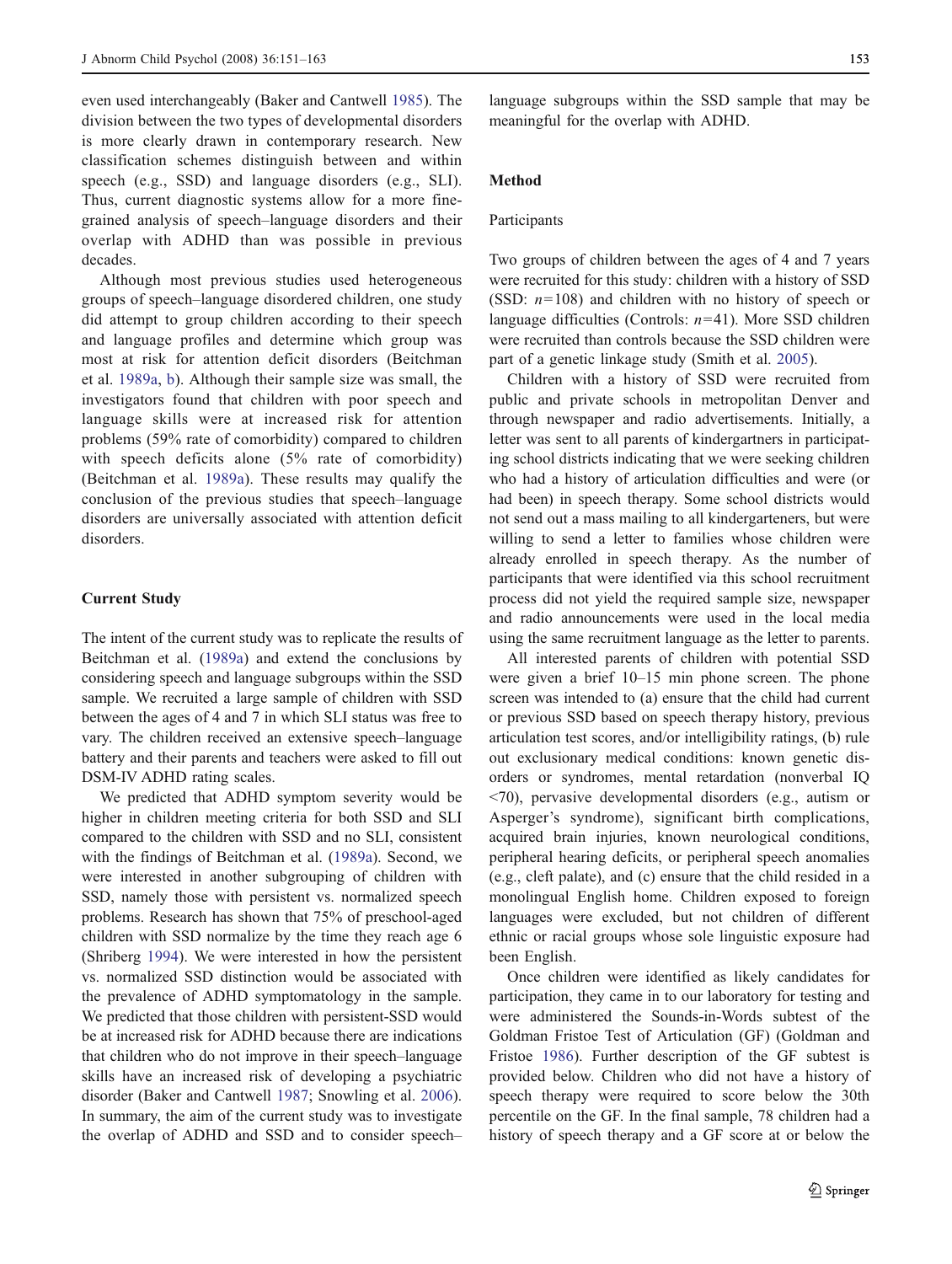30th percentile, 20 children had a history of speech therapy only, and 10 children had a GF score at or below the 30th percentile only.

Control participants were recruited to be similar in age, gender, ethnicity, and socioeconomic status to the SSD probands. They were also required to reside in monolingual English homes. As a first gate to participation, control participants were required to have no history of (a) speech or language difficulties, (b) speech–language therapy, or (c) any of the exclusionary medical conditions listed above. As a second gate to inclusion in the study, control participants must have (a) received a score above the 30th percentile on the GF, and (b) made only developmentally appropriate articulation errors.

The final sample ranged in age from 4 years, 8 months– 7 years, 4 months with most of the children (71%) falling in the 5 years, 0 months–6 years, 0 months range. The SSD group was recruited without regard to ADHD or SLI status, which was free to vary. Although the control children could not have a history of speech and/or language difficulties, they were free to vary with respect to ADHD status.

## Measures and Procedures

The Institutional Review Board at the University of Denver approved the study protocol. At the beginning of the study, the examiners described the study procedures to the parents and children. Parents signed a consent form and children over the age of 8 years signed an assent form. The children were tested on a battery of speech, language, and pre-

|  | Table 1 Measures from the speech, language, and cognitive battery |  |  |  |  |  |  |  |
|--|-------------------------------------------------------------------|--|--|--|--|--|--|--|
|--|-------------------------------------------------------------------|--|--|--|--|--|--|--|

literacy measures over the course of three 2-h sessions. Table 1 lists the measures relevant to the current study. Descriptions of these measures have been previously published by Raitano et al. ([2004\)](#page-11-0). Parents and teachers completed questionnaires, including a DSM-IV ADHD rating scale. Parents gave permission for their child's teacher to be mailed the questionnaires. Because teachers were contacted via mailings, there was more missing data for teacher raters than parent raters. Parents, teachers, and children were compensated for their participation.

## Articulation Screening

GF Sounds-in-Words Subtest (Goldman and Fristoe [1986\)](#page-11-0). The Sounds-in-Words subtest is a widely used test of speech sound acquisition that is based on well-developed normative data. The test assesses a child's spontaneous production of speech sounds in single words by asking them to name familiar pictures. The target words were carefully chosen to include all of the single consonant sounds in English (except /zh/ because of its infrequency) in all of the word positions in which the sounds are commonly found. Common consonant blends are also included.

#### Speech and Language Subtyping

Two important subtype distinctions in this sample of SSD probands have previously been identified: persistent or normalized SSD, and presence or absence of comorbid SLI

| Construct/measure                                  | Reliability                                    | Reference                                   |  |
|----------------------------------------------------|------------------------------------------------|---------------------------------------------|--|
| Articulation                                       |                                                |                                             |  |
| GF—Sounds-in-Words subtest                         | $0.95^{\rm a}$                                 | Goldman and Fristoe 1986                    |  |
| SDCS—Conversational Speech Sample                  | $0.70^{\rm b}$                                 | Shriberg et al. 1997a, b                    |  |
| Semantics/syntax                                   |                                                |                                             |  |
| TOLD-P:3—Picture Vocabulary subtest                | $0.87^{\rm a}/0.81^{\rm c}$                    | Newcomer and Hammill 1997                   |  |
| TOLD-Oral Vocabulary subtest                       | $0.84^{\rm a}/0.86^{\rm c}$                    | Newcomer and Hammill 1997                   |  |
| TOLD—Grammatic Understanding subtest               | $0.81^{\rm a}/0.80^{\rm c}$                    | Newcomer and Hammill 1997                   |  |
| TOLD-Grammatic Completion subtest                  | $0.84^{\rm a}/0.91^{\rm c}$                    | Newcomer and Hammill 1997                   |  |
| Nonverbal IO                                       |                                                |                                             |  |
| DAS—Pattern Construction subtest                   | $0.76^{\rm a}/0.91^{\rm c}$                    | Elliott 1990                                |  |
| DAS—Matrices subtest                               | $0.65^{\rm a}/0.82^{\rm c}$                    | Elliott 1990                                |  |
| ADHD                                               |                                                |                                             |  |
| ADHDRS—Inattentive symptoms <sup>d</sup>           | Parent $0.87^{\circ}$ , teacher $0.94^{\circ}$ | Barkley and Murphy 1998; DuPaul et al. 1998 |  |
| ADHDRS—Hyperactive/Impulsive symptoms <sup>d</sup> | Parent $0.86^{\circ}$ , teacher $0.95^{\circ}$ | Barkley and Murphy 1998; DuPaul et al. 1998 |  |
| ADHDRS—Impairment ratings <sup>d</sup>             | Parent $0.94^{\circ}$ , teacher $0.94^{\circ}$ | Barkley and Murphy 1998                     |  |

DAS = Differential Ability Scales; ADHDRS = DSM-IV ADHD Rating Scale

<sup>a</sup> Test–retest reliability<br><sup>b</sup> Inter-rater reliability

<sup>c</sup> Internal consistency reliability

<sup>d</sup>Reliability calculated in the current study sample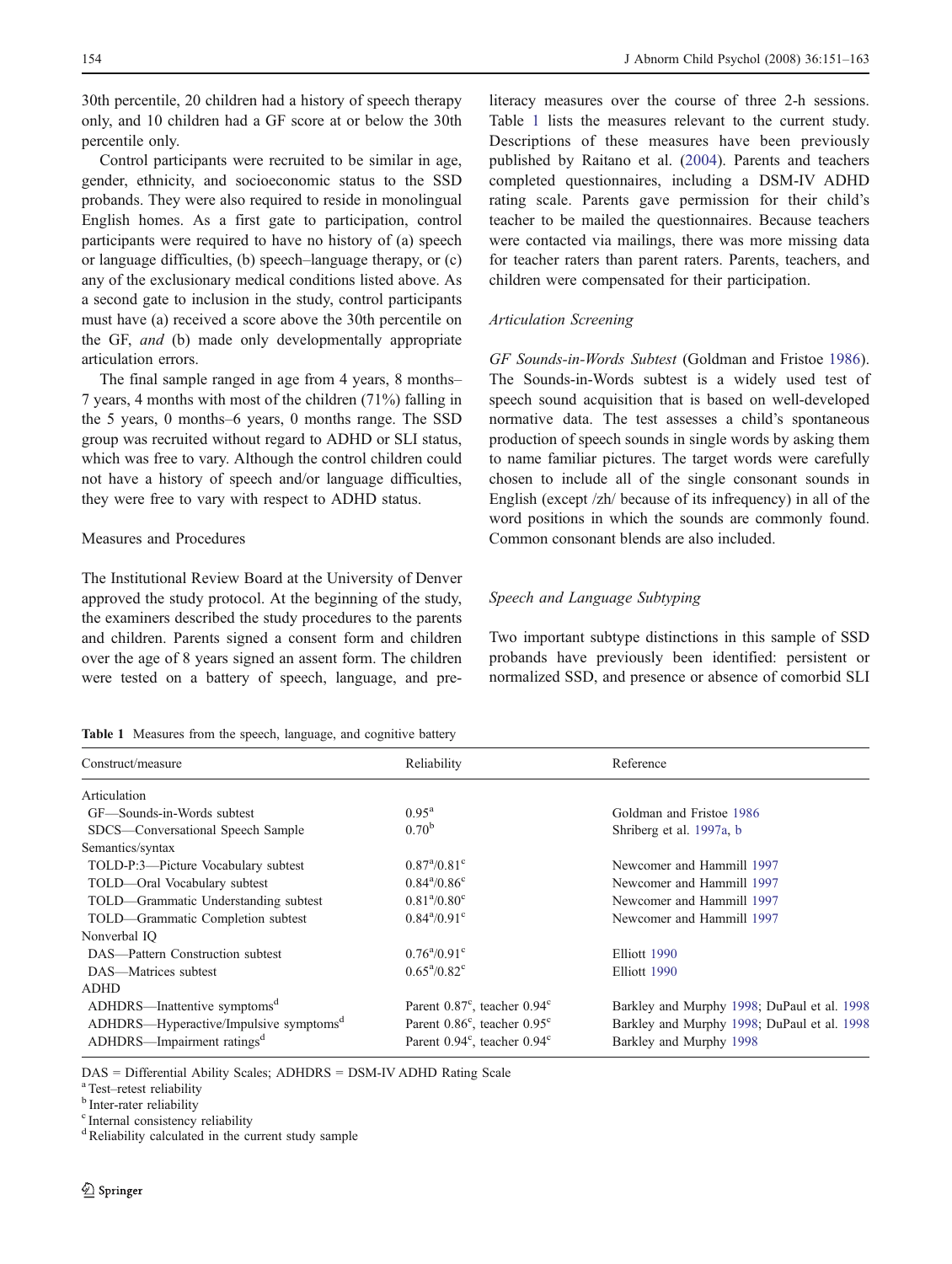(Raitano et al. [2004](#page-11-0)). In this sample, 21% of the SSD children met criteria for SLI ( $n=23$ ) and 37% met criteria for persistent-SSD  $(n=39)$ , defined as follows.

Comorbid SLI SLI diagnoses were assigned using a modified version of the EpiSLI system described by Tomblin et al. [\(1996](#page-12-0)). Four Test of Language Development (TOLD) composites were used to assign an SLI diagnosis: Expressive Language, Receptive Language, Semantics, and Syntax (Newcomer and Hammill [1997\)](#page-11-0). Children were classified as having SLI if they received a standard score below 81 (1.25 SD below the mean) on one or more composites of the TOLD. These four composites are a subset of the standard composites of the TOLD and follow the recommendations for the calculation of the standard composites as recommended by the TOLD manual with minor modifications.

Persistence of Speech Difficulties SSD probands were identified as having persistent or normalized SSD based on a conversational speech sample. A natural conversation between the examiner and the child was recorded using a Sony TCM-5000EV cassette recorder and matching external microphone following recording and on-line glossing procedures described in Shriberg [\(1993\)](#page-11-0). During this conversation, the child was required to produce at least 50 utterances. Examiners asked questions about the child's interests and hobbies (provided by the parents) until the 50 requisite utterances were obtained. The speech samples were narrowly transcribed using a diacritic system and computer formatting procedures developed specifically for research on child speech disorders (Shriberg et al. [2001](#page-11-0)). The speech samples were used as input to a computerized version of the Speech Disorders Classification System (SDCS: Shriberg et al. [1997a](#page-12-0), [b](#page-12-0)), a classification instrument used to categorize children (and adults) with speech disorders based on a large corpus of lifespan data of individuals with disordered and typical speech acquisition. The SDCS has been used extensively in speech-genetics studies (e.g., Shriberg et al. [2006;](#page-12-0) Smith et al. [2005](#page-12-0)) and in two large epidemiological studies (Campbell et al. [2003](#page-11-0); Shriberg et al. [1999](#page-12-0)).

For the purposes of the present study, the two disordered SDCS classifications, termed Speech Delay (SD) and Normalized Speech Acquisition/Speech Delay (which is intermediate between SD and Normalized Speech Acquisition), were combined to form the category of persistent-SSD. In this classification scheme, children with persistent age-inappropriate speech sound omissions and/or substitutions are classified as having persistent-SSD. In contrast, children with no omissions/substitutions or with only ageappropriate speech sound distortions were classified as having Normalized Speech Acquisition in the SDCS system. We considered these children to have normalized-SSD, or in the case of controls, to have normal speech acquisition. Two children in the SSD sample had missing data for the SDCS classification.

#### ADHD

Symptom Ratings Parents and teachers completed a DSM-IV ADHD Rating Scale for each child similar to other DSM-IV ADHD questionnaires (Barkley and Murphy [1998](#page-10-0); DuPaul et al. [1998](#page-11-0)). Each DSM-IV ADHD symptom was rated on a four-point scale  $(0=$ not at all,  $1=$ just a little, 2=pretty much/quite a bit<sup>1</sup>, 3=very much). The parent and teacher questionnaires contained the same 18 items. Questionnaires similar to the one used in this study have been shown to be reliable and valid in samples with a similar age range to this study (DuPaul et al. [1997,](#page-11-0) [1998\)](#page-11-0). In this sample, parent and teacher ratings correlated at  $r(104)=0.30$  for inattentive symptoms and  $r(104)=0.32$  for hyperactive/impulsive symptoms, consistent with previous studies (Mitsis et al. [2000](#page-11-0)).

Questionnaires in which raters skipped three or more items were not included in the analyses, as recommended by DuPaul et al. ([1998](#page-11-0)). One parent and three teachers omitted three or more items and their ratings were not considered. Forty-two subjects  $(28\%, 21$  SSD-only,  $5$  SSD + SLI, and 16 controls) were excluded from the teacher questionnaire analysis because the teacher did not return the questionnaire to the study. The excluded children did not differ significantly from the children that remained in the analysis on any of the demographic variables listed in Table [2.](#page-5-0) However, there was a trend for teachers to return more questionnaires for children in the SSD group than the control group,  $\chi^2$  (1, n=149)= 3.40,  $p=0.065$ . Based on this trend, we were concerned that teachers may have had a bias to return questionnaires for children with higher ADHD symptoms. We compared children whose teacher did and did not return the questionnaire on their parent's ratings of their inattentive and hyperactive symptoms. Results showed no evidence for a bias in the inattentive domain,  $t(73.4)^2 = 1.2$ , ns, but a trend for teachers to return questionnaires for children with less severe hyperactive/impulsive symptoms,  $t(70.1)=1.85$ ,  $p=0.068$ .

<sup>&</sup>lt;sup>1</sup>The anchor for a rating of 2 on the parent questionnaire was "pretty much" whereas the anchor for a rating of 2 on the teacher questionnaire was "quite a bit."

<sup>&</sup>lt;sup>2</sup>Degrees of freedom that are decimals are from t-tests in which equality of variances was not assumed. In all cases, if the significance value when equality of variances was assumed versus not assumed differed, the corrected t-test was reported.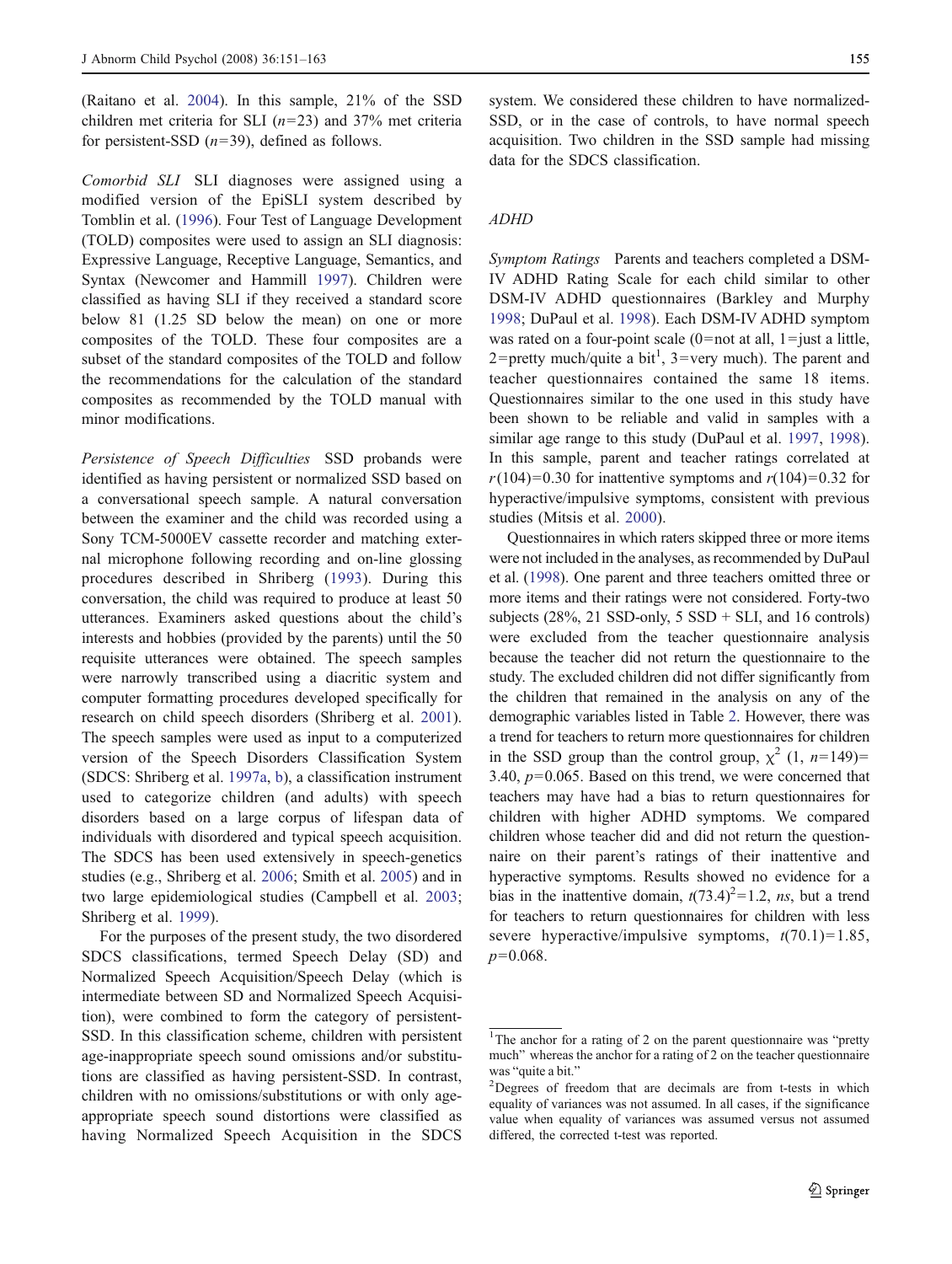| Demographics             | $SSD + SLI (n=23)$ | SSD-only $(n=85)$ | Controls $(n=41)$ | Significance test            |
|--------------------------|--------------------|-------------------|-------------------|------------------------------|
|                          | M(SD)              | M(SD)             | M(SD)             |                              |
| Age in months            | 68.9 (8.3)         | 68.7(8.1)         | 67.5(5.2)         | $F(2, 146) < 1$ , ns         |
| Nonverbal $IOa$          | 94.8(12.1)         | 106.3(10.3)       | 111.6(8.5)        | $F(2, 145)=20.32, p<0.001$   |
| Gender                   | 61% Males          | 58% Males         | 71% Males         | $\chi^2$ (2, n=149)=2.01, ns |
| Ethnicity                | 70% Caucasian      | 82% Caucasian     | 85% Caucasian     | $\chi^2$ (2, n=148)=2.54, ns |
| Mother education (years) | 15.0(1.8)          | 15.8(2.5)         | 16.2(2.8)         | $F(2, 145)=1.81$ , ns        |
| Father education (years) | 15.2(2.3)          | 15.6(2.4)         | 16.0(2.5)         | $F(2, 143) < 1$ , ns         |

<span id="page-5-0"></span>Table 2 Demographics for SSD and control sample broken down by SLI status

<sup>a</sup> For nonverbal IQ, Tukey HSD post-hoc tests showed SSD + SLI < SSD-only < Controls

Both categorical and continuous data analytic approaches were used to analyze the ratings from the DSM-IV ADHD rating scale. When discussing the categorical results, we will refer to children who meet the DSM-IV symptom criteria for ADHD as having ADHD although we recognize that this methodology is not DSM-IV compliant because it does not take into account functional impairment, duration of symptoms, age of onset, or the number of contexts in which the symptoms occur. Nevertheless, we will use this nomenclature for the purposes of simplicity and brevity, although it is important to point out the caveat that children in our ADHD groups only meet the symptom criteria for ADHD and may not meet formal DSM-IV clinical criteria.

For the categorical ADHD analyses, we used the Or rule as a strategy for combining information from two raters. This strategy was used in the DSM-IV field trials (Lahey et al. [1994\)](#page-11-0) and is considered optimal for identifying children with impairing ADHD, including children in the age range of this study (Lahey et al. [1998\)](#page-11-0). The Or rule stipulates that a symptom should be considered present if it is endorsed at a clinically significant level by a parent or a teacher (e.g., a rating of 2 or 3). We used the DSM-IV diagnostic cut-offs of 6 or more symptoms in one or both domains to assign the symptom-level diagnosis of inattentive, hyperactive-impulsive, or combined type ADHD.

A continuous approach to data analysis with the ADHD questionnaire data was also employed. Because each symptom was rated by parents and teachers on a scale of 0 to 3, we averaged the ratings within the inattentive and hyperactive-impulsive domains. It is important to point out that taking the mean of ordinal data makes the interpretation of the results specific to the 0–3 scaling employed by this questionnaire, because the data are not interval.

Impairment To address one limitation noted above, that the Or rule categorical designations do not take into account impairment associated with ADHD symptoms, a crucial dimension for diagnosis in the DSM-IV, we also analyzed the impairment questions that were part of the DSM-IV ADHD rating scale. The impairment questions were modeled after those used by Barkley and Murphy ([1998\)](#page-10-0). For these items, parents and teachers were asked to rate the extent to which the ADHD symptoms they endorsed interfered with the child's ability to function in different contexts. The rating scale was a four-point scale  $(0=$ not at all, 1=sometimes, 2=often, 3=very often). A missing data criterion was set such that one item could be skipped, but not two or more. Three parent ratings and six teacher ratings were not analyzed because they did not meet this criterion.

## Analyses

We employed an error rate of  $p<0.05$  but we noted trends of  $p<0.1$ , particularly when there was convergence between the parent and teacher ratings. For the continuous analyses, we chose to use ANCOVAs, covarying nonverbal IQ because of group differences in this sample and the potential negative relationship between nonverbal IQ and ADHD symptoms (APA [2000](#page-10-0); Werry et al. [1987\)](#page-12-0). We did not covary age in these analyses because the age range was small in this study. The homogeneity of regression assumption was checked for all of the covariates according to recommendations by Tabachnick and Fidell ([2001\)](#page-12-0) and found to be satisfactory for all analyses. Because the  $n$ 's differed considerably in many of the analyses, we also examined the equality of variance assumption. We considered this assumption to be violated if the ratio of the largest to smallest variance exceeded 3:1 (Tabachnick and Fidell [2001\)](#page-12-0). In most cases, the assumption was not violated. For the few cases in which the assumption was violated, we judged that the bias would be in the conservative direction because the largest group had the largest variance or that there would be no systematic bias because the largest variances occurred in the smallest and largest groups.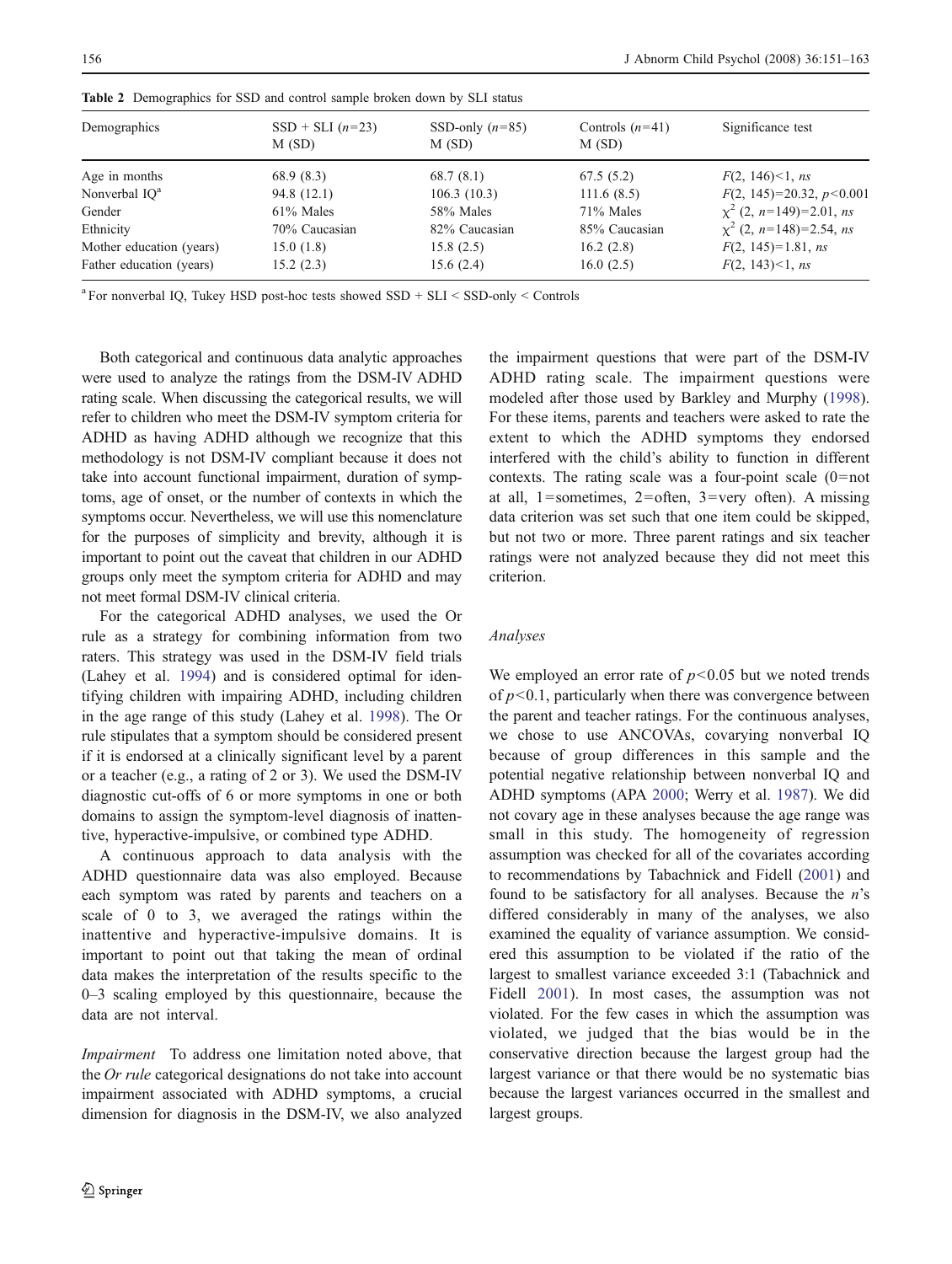| Demographics                                         | Persistent-SSD $+$<br>SLI $(n=9)$<br>M(SD) | Persistent-SSD, no<br>SLI $(n=30)$<br>M(SD) | Normalized-SSD $+$<br>SLI $(n=13)$<br>M(SD) | Normalized-SSD,<br>no SLI $(n=54)$<br>M(SD) | Significance<br>Test                             |
|------------------------------------------------------|--------------------------------------------|---------------------------------------------|---------------------------------------------|---------------------------------------------|--------------------------------------------------|
| Age in months                                        | 65.7(7.5)                                  | 66.2(6.7)                                   | 71.3(8.7)                                   | 70.1(8.6)                                   | $F(3, 102)=2.42, p=0.07$                         |
| Nonverbal $IOa$                                      | 96.9(12.1)                                 | 105.8(11.2)                                 | 92.6(12.5)                                  | 106.9(9.7)                                  | $F(3, 101)=7.81, p<0.001$                        |
| Gender                                               | 56% Males                                  | 67% Males                                   | 69% Males                                   | 54% Males                                   | $\chi^2$ (3, n=106)=1.96, ns                     |
| Ethnicity                                            | 89% Caucasian                              | 77% Caucasian                               | 54% Caucasian                               | 85% Caucasian                               | $\chi^2$ (3, n=105)=6.71, p=0.08                 |
| Mother education (years)<br>Father education (years) | 14.0(1.2)<br>14.8(2.1)                     | 15.3(2.7)<br>15.0(2.2)                      | 15.9(1.7)<br>15.7(2.3)                      | 16.1(2.4)<br>16.0(2.5)                      | $F(3, 101)=2.47, p=0.07$<br>$F(3, 99)=1.39$ , ns |

<span id="page-6-0"></span>Table 3 Demographics for SSD sample broken down by persistence status and SLI status

<sup>a</sup> For Nonverbal IQ, Tukey HSD post-hoc tests showed Normalized-SSD + SLI = Persistent-SSD + SLI < Persistent-SSD, no SLI = Normalized-SSD, no SLI

#### Results

#### Sample Demographics

Table [2](#page-5-0) summarizes the demographic information for children in the  $SSD + SLI$ ,  $SSD$ -only, and control groups. Table 3 further decomposes the SSD sample by adding a second categorizing dimension, persistence of SSD, in addition to SLI status. In both tables, the groups only differed significantly on nonverbal IQ, which was covaried in all subsequent analyses.

ADHD Symptomatology in Children with SSD + SLI, SSD-only, and Controls

For the categorical analyses, we assigned three symptom-level ADHD subtypes consistent with the DSM-IV categories: Inattentive (ADHD-I), Hyperactive–Impulsive (ADHD-HI), and Combined type (ADHD-C). We also constructed a summary variable, ADHD-any, which included all children meeting criteria for any ADHD subtype. These categories only considered the level of ADHD symptomatology, not the additional DSM-IV criteria that are necessary for a formal clinical diagnosis of ADHD. Chi-Square analyses were conducted comparing rates of ADHD in the SSD-only sample and the SSD + SLI sample to the control sample. The Fisher's Exact statistic was also used because the expected count in the cell for controls meeting ADHD criteria was often less than 5. In the SSD-only sample, there was not an increased rate of ADHD compared to controls for ADHD-any or any of the ADHD subtypes (see Table 4). When the parent and teacher raters were analyzed separately, the same results were obtained.

In contrast, in the  $SSD + SLI$  sample, there was an increased rate of ADHD-any compared to controls,  $\chi^2$  (1,  $n=64$ )=15.05,  $p<0.001$ , Fisher's Exact Test  $p<0.001$ , that was driven primarily by increased rates of ADHD-I,  $\chi^2$  (1,  $n=64$ )=14.01,  $p<0.001$ . When parents and teacher raters were analyzed separately, results showed that teacher ratings were primarily driving these findings. According to teachers, there was an increased rate of ADHD-any,  $\chi$ <sup>2</sup>  $(1, n=41)=9.92, p<0.01$ , Fisher's Exact Test  $p<0.01$ , that was driven primarily by increased rates of ADHD-I,  $\chi^2$  (1,  $n=41$ )=8.04,  $p<0.01$ , Fisher's Exact Test  $p<0.01$ . Parent raters only showed a trend toward an increase in ADHDany rates in children with SSD + SLI,  $\chi^2$  (1, n=63)=3.59,  $p=0.06$ , Fisher's Exact Test  $p=0.13$ . In summary, the SSDonly group did not show an increased rate of ADHD compared to controls whereas the  $SSD + SLI$  group showed higher rates of ADHD-I. The teacher ratings primarily drove these significant findings, although the parent ratings were in the same direction.

We also used the ADHD rating scale as a continuous measure to calculate mean symptom severity ratings for the inattentive and hyperactive–impulsive clusters of symptoms. Group comparisons were conducted using one-way ANCOVAs with group as the independent variable (3 levels: SSD + SLI, SSD-only, control) and nonverbal IQ

Table 4 Or rule ratings of ADHD-I, ADHD-HI, ADHD-C and ADHD-any

|                    | ADHD-I       | ADHD-HI  | ADHD-C   | ADHD-any     |
|--------------------|--------------|----------|----------|--------------|
| $SSD + SLI (n=23)$ | 7 $(30\%)^a$ | $0(0\%)$ | 2(9%)    | 9 $(39\%)^a$ |
| SSD-only $(n=85)$  | 4(5%)        | 4(5%)    | 3(4%)    | 11 $(13%)$   |
| Control $(n=41)$   | $0(0\%)$     | (2%)     | $0(0\%)$ | 1(2%)        |

<sup>a</sup>Rates significantly higher than controls,  $p < 0.001$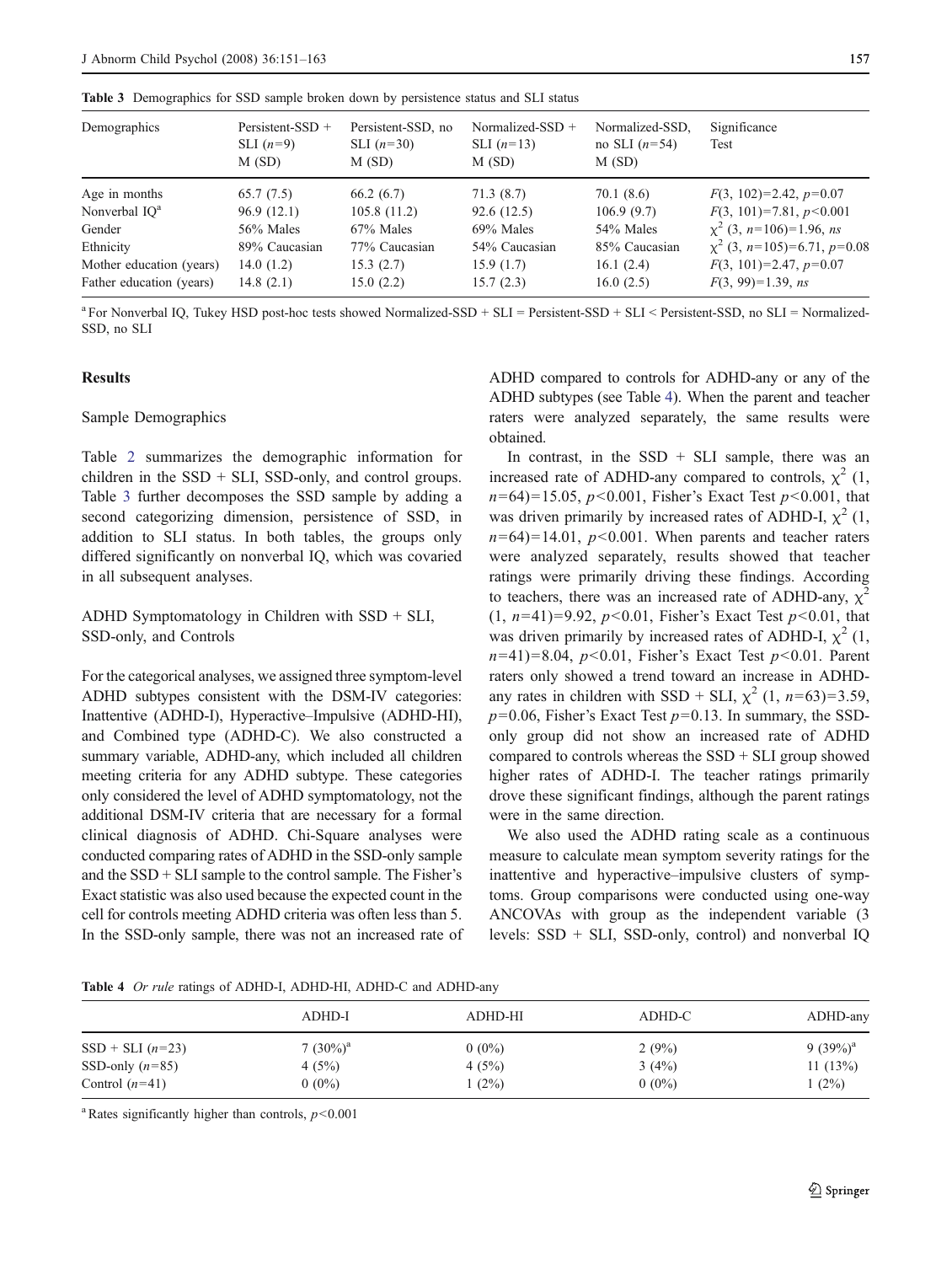covaried. The main effect of group was nonsignificant in the parent inattention severity ratings,  $F(2, 143)=0.95$ , ns, partial  $\eta^2$ =0.01 parent hyperactive–impulsive severity ratings,  $F(2, 143)=0.47$ , ns, partial  $\eta^2=0.01$  and the teacher hyperactive–impulsive ratings,  $F(2, 100) = 1.37$ , ns, partial  $\eta^2$ =0.03. Similar to the Chi-square analyses above, only the teacher inattention ratings showed a significant main effect of group,  $F(2, 100)=7.8$ ,  $p=0.001$ , partial  $\eta^2=0.14$ . Tukey HSD post-hoc tests showed that the main effect of group was driven by a significant increase in ADHD inattentive ratings for the  $SSD + SLI$  group as compared to the SSDonly group,  $p<0.001$ , and the control group,  $p<0.001$ . The SSD-only and control groups did not differ significantly from each other. Figure 2 shows a plot of parent and teacher mean severity ratings of inattentive and hyperactive– impulsive symptoms.

In order to determine if the increased symptom severity in the  $SSD + SLI$  group was associated with impairment in daily functioning, we conducted one-way ANCOVAs with group as the independent variable  $(3 \text{ levels: SSD} + \text{SLI},$ SSD-only, control) and nonverbal IQ covaried. The dependent variable for this analysis was the average impairment ratings. The results showed a non-significant trend for the parent impairment ratings to differ across groups,  $F(2, 140)=2.37$ ,  $p<0.1$ , partial  $\eta^2=0.03$ . This analysis reached significance for the teacher impairment ratings,  $F(2, 94)=6.10$ ,  $p<0.01$ , partial  $η<sup>2</sup>=0.12$ . Tukey HSD post-hoc tests showed that the main effect of group was driven by a significant increase in teacher impairment ratings for the SSD + SLI group  $(M=1.21, SD=0.68)$  as compared to the SSD-only group ( $M=0.60$ ,  $SD=0.78$ ),  $p<$ 0.01, and the control group  $(M=0.17, SD=0.34)$ ,  $p<0.001$ . In this analysis, the SSD-only group also showed increased impairment ratings compared to the controls,  $p<0.05$ . This last comparison was the only evidence across several analyses that the SSD-only group showed an increase in ADHD symptomatology compared to the controls.

In summary, the analyses of ADHD symptomatology (both categorical and continuous) and impairment showed

1.6

 $1.4$ 

 $1.2$ 

Mean Severity<br>
0.8<br>
0.8<br>
0.6

 $0.4$ 

 $0.2$ 

 $\mathbf{0}$ 

Inattentive

that the  $SSD + SLI$  group had increased ADHD symptomatology, specifically symptoms of inattention, compared to the SSD-only group and controls. In general, the SSD-only group did not show increased ADHD symptomatology compared to controls. Teacher ratings of inattention tended to show stronger effects although parent ratings tended to show the same trends.

## Speech–Language Subgroup Analyses

We conducted 2 (SLI vs. no SLI) $\times$ 2 (persistent-SSD vs. normalized-SSD) ANCOVAs, controlling for the effects of nonverbal IQ on parent and teacher mean severity ratings. For the parent and teacher hyperactive–impulsive mean severity ratings, there were no significant main effects of persistence or SLI status, nor was there a significant interaction between persistence and SLI. However, for the parent inattention mean severity ratings, there was a significant main effect of persistence  $F(1, 100)=9.87$ ,  $p<0.01$ ,  $\eta^2=0.09$ , which was qualified by a trend towards a persistence x SLI interaction,  $F(1, 100)=3.11$ ,  $p=0.08$ ,  $\eta^2$ =0.03. Post-hoc t-tests revealed that the interaction was due to the fact that SLI status tended to be associated with an increase in inattention mean severity ratings when articulation difficulties had normalized,  $t(15.8)=2.02$ ,  $p=$ 0.06, but not if the articulation problems persisted,  $t(37)=$ 0.41, ns. The teacher inattention ratings yielded similar results; there was a main effect of persistence,  $F(1, 74)$ = 8.91,  $p<0.01$ ,  $\eta^2=0.11$ , as well as a main effect of SLI status,  $F(1, 74)=12.24$ ,  $p<0.01$ ,  $\eta^2=0.14$ . As with the parent ratings, these main effects were qualified by a significant persistence  $\times$  SLI interaction,  $F(1, 74)=7.44$ ,  $p<$ 0.01,  $\eta^2$ =0.09. Once again, post-hoc t-tests revealed that SLI status was associated with an increase in inattention mean severity ratings when articulation difficulties had normalized,  $t(49)=5.68$ ,  $p<0.001$ , but not if the articulation problems persisted,  $t(26)=1.13$  $t(26)=1.13$ , *ns*. The graphs in Fig. 3 illustrate this interaction. In summary, the ANCOVAs revealed that a particular group of children, those with

Fig. 2 Parent and teacher mean severity ratings of inattentive and hyperactive–impulsive symptoms. Error bars reflect the standard error of the mean





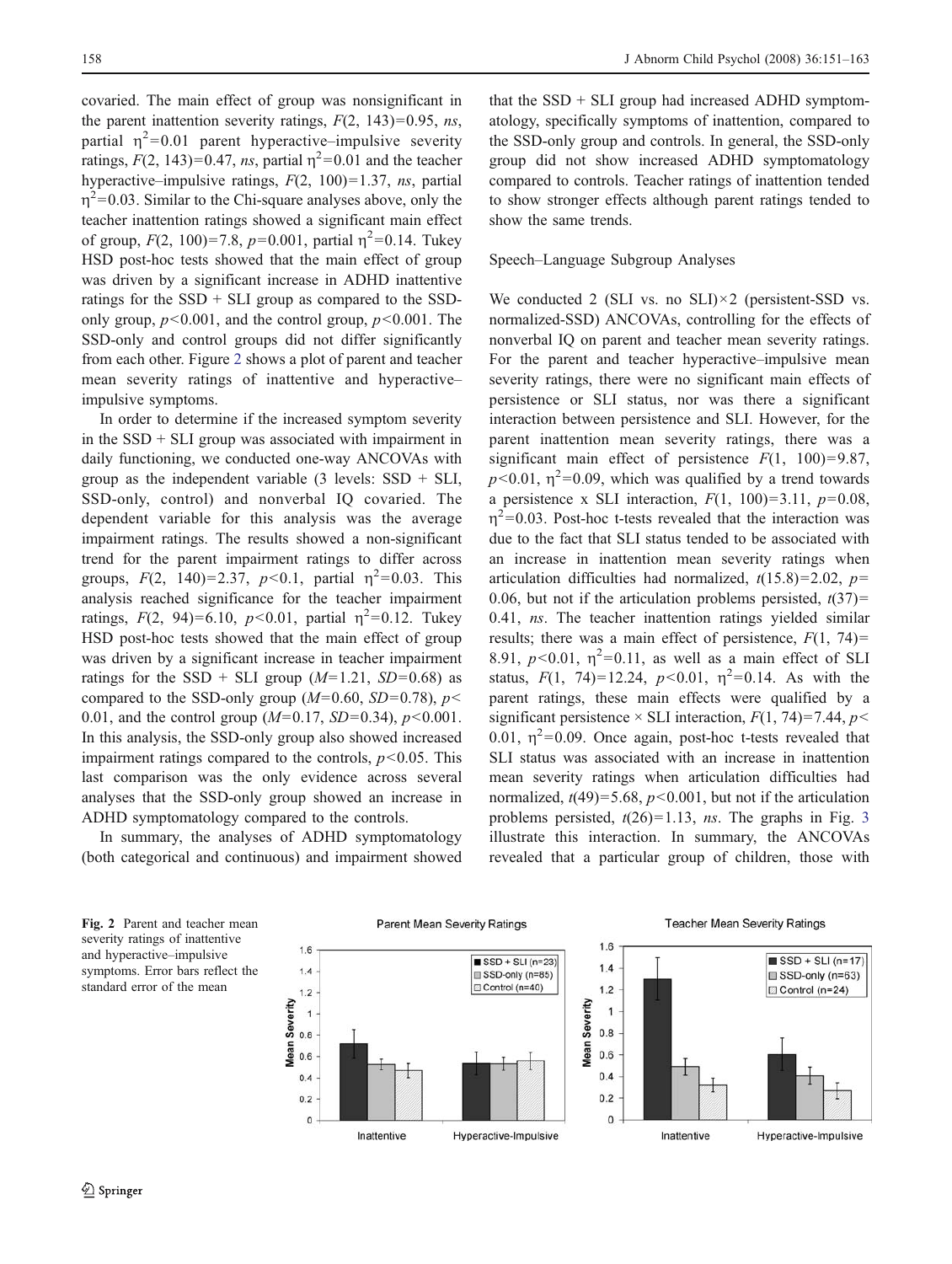## Parent Inattention Mean Severity Ratings



<span id="page-8-0"></span>

Fig. 3 Results of 2 (SLI vs. non-SLI)×2 (persistent-SSD vs. normalized-SSD) ANCOVAs on parent and teacher inattention mean severity ratings. Means are adjusted for the covariates and error bars reflect the standard error of the mean

SLI and normalized-SSD, tended to have the highest inattention mean severity ratings, a finding that ran counter to one of our hypotheses.

We conducted follow-up 2 (SLI vs. not-SLI) $\times$ 2 (persistent-SSD vs. normalized-SSD) ANOVAs on several demographic variables to determine if any of these variables showed the same SLI x persistence interaction which could help to explain the unpredicted finding. Age, nonverbal IQ, and mother's and father's years of education were used as dependent variables. None of these dependent variables showed an SLI×persistence interaction (SLI×persistence for age:  $F(1, 102)$  < 1, ns,  $\eta^2$ =0.002; SLI×persistence for nonverbal IQ:  $F(1, 101)$ = 1.08,  $p=0.30$ ,  $\eta^2=0.01$ ; SLI x persistence for mother's education:  $F(1, 101) < 1$ ,  $ns$ ,  $\eta^2 = 0.01$ ; SLI x persistence for father's education:  $F(1, 99) < 1$ ,  $ns$ ,  $\eta^2 = 0.000$ ). Additionally, a Chi-square analysis of gender and ethnicity did not reveal any significant differences across the speech–language subgroups (see Table [3](#page-6-0)). Thus, none of the demographic variables showed the same SLI  $\times$ persistence interaction found in the ADHD inattentive ratings.

All of the children that met Or rule criteria for ADHD in the  $SSD + SLI$  sample belonged to the  $SLI$  + normalized-SSD group. Additionally, 9 of the 13 children (69%) in the SLI + normalized-SSD group met Or rule criteria for ADHD. Removing these children from the earlier categorical and continuous analyses revealed that the group differences between the  $SSD + SLI$  group and controls were primarily driven by this subgroup of children. For the analyses of mean severity ratings, when the  $13$  SLI + normalized-SSD children were removed from teacher inattention analysis, the previously significant main effect of group disappeared, F(2,  $91$ )=0.47, *ns*, with the effect size diminishing from partial  $η<sup>2</sup>=0.14$  to partial  $η<sup>2</sup>=0.01$ .

In summary, the subgroup analyses revealed a distinct group of 13 children with SLI and normalized-SSD that were primarily responsible for the finding that the SSD + SLI group showed increased rates of ADHD. The fact that these children with normalized articulation deficits and SLI were rated worse on ADHD inattentive symptoms than SLI children with persistent articulation deficits is a finding that ran counter to one of our hypotheses. Demographic variables could not explain the unexpected directionality. Possible explanations for this finding will be explored in the discussion.

# Discussion

The overall goal of this study was to investigate the overlap of ADHD and SSD because this comorbidity has been less well-studied than other comorbidities associated with these disorders. Our first hypothesis was that the  $SSD + SLI$ group would show increased rates of ADHD symptomatology compared to the SSD-only and control group. Consistent with our hypothesis, results showed that the SSD + SLI group showed higher rates of ADHD (specifically ADHD-I type), higher symptom severity ratings for the inattentive domain, and higher impairment ratings compared to the SSD-only group and controls, replicating the results of Beitchman et al. [\(1989a](#page-10-0)). The findings were primarily driven by the teacher ratings although the parent ratings were always in the same direction. In contrast to these significant group differences, the SSD-only group did not show converging evidence for increased rates of ADHD symptomatology compared to controls.

The second analysis examined another subgrouping within the SSD sample, namely those with persistent vs. normalized SSD. We hypothesized that children with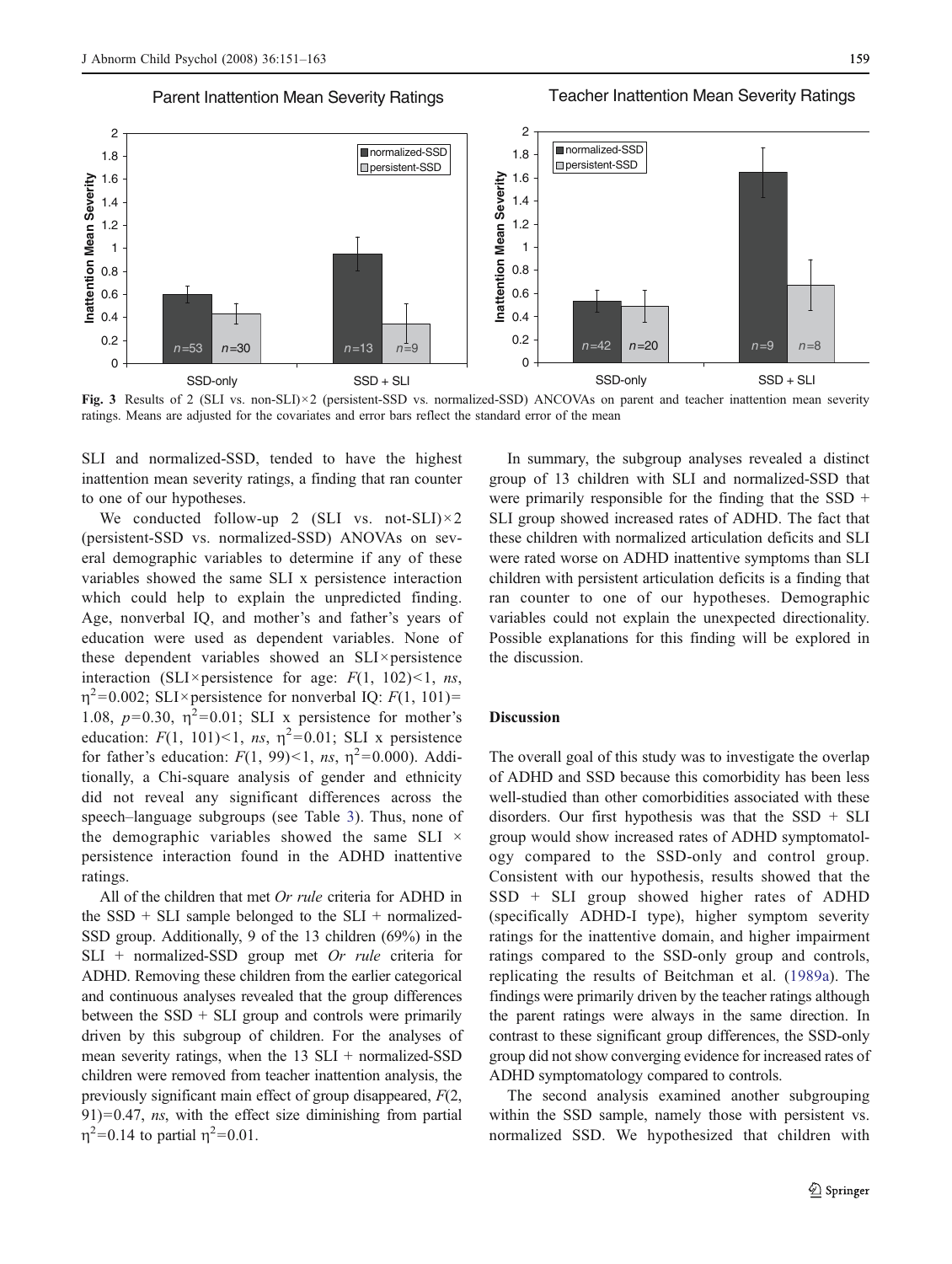persistent-SSD would be at increased risk for ADHD because previous research had indicated that persistent speech–language problems tended to be associated with a higher risk of developing a psychiatric disorder (Baker and Cantwell [1987](#page-10-0); Snowling et al. [2006](#page-12-0)). We were also interested in whether the persistence variable would interact with the comorbid SLI variable to predict ADHD symptomatology. Results showed an interaction of the SLI and persistence variables that drove all other main effects. Interestingly, the interaction was in the opposite direction from one of our hypotheses, such that children with  $SLI$  + normalized-SSD had more severe ADHD inattentive symptoms than any other group. A discussion of this subgroup of children will follow a more general discussion of patterns in the results.

Two patterns were evident from the results of our group comparisons and speech–language subgroup analyses. First, the findings were specific to the inattentive cluster of symptoms. This finding mirrors research investigating the overlap of RD and ADHD which tends to find a stronger connection between reading and the inattentive symptoms of ADHD than the hyperactive/impulsive symptoms (Lahey et al. [1998;](#page-11-0) Willcutt and Pennington [2000\)](#page-12-0). Together with our findings, these results suggest that the inattentive symptoms of ADHD might be more strongly associated with reading and language difficulties than the hyperactive/ impulsive symptoms.

Secondly, the results were always stronger for teacher ratings, although the parent ratings were in the same direction. The possibility that this finding may have resulted from bias introduced by missing teacher data is discussed further below. However, our analyses suggest that any bias introduced from missing teacher data was likely to be in the conservative direction. An alternative explanation for the stronger effects in the teacher data is that teachers make more attentional demands than parents of children in the age range we were studying, primarily kindergartners and first-graders. Thus, teachers may have more of an opportunity to observe a child's attentional limitations compared to his/her peers. Although this hypothesis is merely speculative, there is evidence that teachers are perceived as better raters of inattention/hyperactivity by mental health professionals (Loeber et al. [1990\)](#page-11-0) and parents (Phares [1997\)](#page-11-0).

We now turn to the speech–language subgroup analysis and the unexpected finding that the children with SLI and normalized-SSD were driving the finding that the SSD  $+$ SLI group had higher ADHD symptomatology than the SSD-only and control group. Obviously, our subgroups of SLI + persistent-SSD and SLI + normalized-SSD children were small, which leaves open the possibility that this finding would not generalize to the population. However, we found the same interaction effect in teacher and parent

ratings (albeit only a trend in the parent ratings), which lends some support to the stability of the findings.

One explanation for these findings is that the SSD-only group and the  $SLI$  + persistent-SSD group may possess a circumscribed phonological deficit that places them at risk for speech and language problems, but not ADHD. In these children, their phonological deficit may affect their speech and perhaps their language, but because the deficit is primarily limited to phonological processing, it does not affect attention directly. In contrast, children with SLI + normalized-SSD may possess a more general cognitive deficit that delays their speech acquisition and places them at risk for language and attention difficulties. These children may have difficulty acquiring any new skill, including speech, language, and attention, but the nature of their speech problem is transient because it can be attributed to a more general cognitive delay or "neurodevelopmental immaturity" (Beitchman and Inglis [1991,](#page-11-0) p. 107). Although this hypothesis is merely speculative, it does derive some support from a recently published study using substantively the same sample of children as this study. In this prior study, Raitano et al. ([2004\)](#page-11-0) found that the  $SLI$  + normalized-SSD children were significantly worse than the other subgroups on a measure of processing speed and there was a trend for these children to have significantly lower nonverbal IQ scores. Although the nonverbal IQ trend did not hold up in the present sample, which included several children who were outside the age range of the Raitano et al. study, the mean nonverbal IQ pattern from this study was supportive of the neurodevelopmental immaturity hypothesis as the SLI + normalized-SSD children had the lowest mean nonverbal IQ. Taken together, the results of the Raitano et al. [\(2004\)](#page-11-0) study and the current study highlight the SLI + normalized-SSD subset of children as differentially impaired on several cognitive and attention measures. Future research will be needed to determine the exact nature of these children's deficits.

The primary limitations of this study are the possible bias resulting from missing teacher data and the small sample size in some of the speech–language subgroups. As noted, 28% of the teachers did not return the ADHD questionnaire to the study. We attempted to determine if there was any systematic bias to return the questionnaire that was a function of the child's ADHD behaviors. There was no detectable bias for the inattentive symptoms, the domain in which the main findings of the study were obtained. There was a trend for teachers to return questionnaires for children with less severe hyperactive/ impulsive symptoms. This result may have been indicative of a general reluctance on the part of teachers to return questionnaires that would rate children in the impaired direction. In this case, our findings would not be an artifact of missing data. In fact, this result suggests that our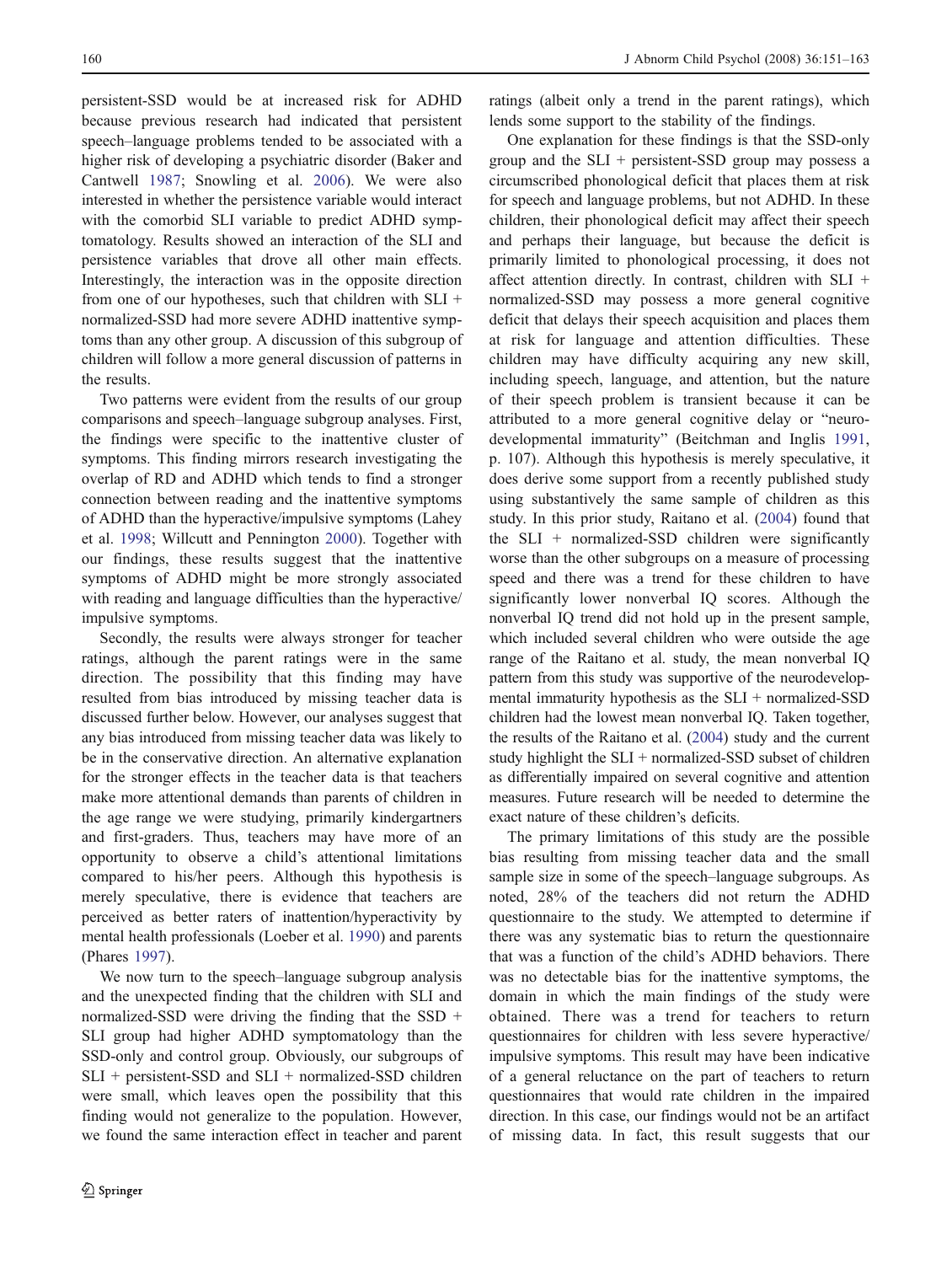<span id="page-10-0"></span>findings would have been stronger if the missing data was returned. However, it remains a possibility that there was a bias in the opposite direction that could not be detected. Importantly, there was good convergence between the parent and teacher reports, although the parent report did not always reach statistical significance.

The second limitation of the study was the small sample sizes within some speech–language subgroups that may limit the generalizability of the findings. Additionally, the limited power restricted us from investigating potentially interesting moderators, such as gender. ADHD shows a strong gender bias ranging from 3:1–9:1 (boy/girls) (Willcutt and Pennington [2000](#page-12-0)). An interesting future direction would be to explore whether males with SSD and SLI are differentially at risk for ADHD compared to females. In this study, we were merely able to establish that our speech–language subgroups did not have significantly different gender ratios which could account for the findings.

Overall, the practical implications of these findings are that children with comorbid SSD and SLI should be considered at risk for ADHD, whereas children with SSDonly do not seem to be at increased risk for ADHD compared to controls. Although the persistent/normalized status of a child's SSD may be useful in determining ADHD risk, the fact that this judgment is a protracted one limits the clinical utility of this speech status dimension. Both psychiatrists and psychologists treating children with ADHD and speech–language pathologists treating children with SSD and SLI should be aware of these potential comorbidities (Baker and Cantwell 1982; Cantwell et al. [1980](#page-11-0); Hill [2000;](#page-11-0) Love and Thompson [1988\)](#page-11-0).

The etiological explanations for these findings remain somewhat of a puzzle. Turning back to the Venn diagrams in Fig. [1,](#page-1-0) it appears that the left figure is appropriate if the population sampled is diagnosed with SSD-only. However, the right figure more accurately summarizes the data if the population sampled is diagnosed with SSD and SLI. Despite the lack of phenotypic association between SSDonly and ADHD, recent molecular genetic evidence has shown that SSD and ADHD are linked to the same locus on chromosome 6p (Smith et al. [2005;](#page-12-0) Willcutt et al. [2002](#page-12-0)). Thus, the phenotypic and genetic levels of analysis are not showing convergence. One explanation that is being investigated in our lab is that the linkage of SSD to 6p could have been driven by a subset of children with SSD and SLI. If this is the case, then it may explain why the SSD-only group did not show increased rates of ADHD, but the  $SSD + SLI$  group did. However, a puzzle would still remain because two independent genome-screens of SLI loci have not identified a risk locus on 6p (Bartlett et al. 2002; SLI Consortium [2002](#page-12-0), [2004\)](#page-12-0). Alternatively, SSD and ADHD may share one or more genetic risk loci but the complex multifactorial genetic etiology of both

disorders (Pennington [2006\)](#page-11-0) may make these overlapping loci, especially if they have small effect sizes, insufficient to cause detectable phenotypic overlap. Clearly, more research needs to be conducted to dissect the etiological and phenotypic overlap among this cluster of comorbid disorders.

Acknowledgements The present study was supported by the National Institute of Child Health and Human Development (HD049027-22). The authors wish to extend their gratitude to the children and families who participated in this research and to our collaborators who helped collect the data for this project. Special thanks to Erik Willcutt and Nancy Raitano for their help at the inception of this project. We also wish to thank Irina Kaminer, Robin Peterson, and Erin Phinney for their helpful comments on earlier drafts of this manuscript.

## References

- American Psychiatric Association (APA). (1980). Diagnostic and statistical manual of mental disorders (3rd ed.). Washington, D.C.: APA.
- American Psychiatric Association (APA). (1987). Diagnostic and statistical manual of mental disorders (3rd ed., revised). Washington, D.C.: APA.
- American Psychiatric Association (APA). (2000). Diagnostic and statistical manual of mental disorders (4th ed., text revision). Washington, D.C.: APA.
- Baker, L., & Cantwell, D. P. (1982). Developmental, social and behavioral characteristics of speech and language disordered children. Child Psychiatry and Human Development, 12, 195–206.
- Baker, L., & Cantwell, D. P. (1985). Psychiatric and learning disorders in children with speech and language disorders: A critical review. Advances in Learning and Behavioral Disabilities, 4, 1–28.
- Baker, L., & Cantwell, D. P. (1987). A prospective psychiatric followup of children with speech/language disorders. Journal of the American Academy of Child and Adolescent Psychiatry, 26, 546–553.
- Baker, L., & Cantwell, D. P. (1992). Attention deficit disorder and speech/language disorders. Comprehensive Mental Health Care, 2, 3–16.
- Bakker, S. C., van der Meulen, E. M., Buitelaar, J. K., Sandkuijl, L. A., Pauls, D. L., Monsuur, A. J., et al. (2003). A wholegenome scan in 164 Dutch sib pairs with attention-deficit/ hyperactivity disorder: Suggestive evidence for linkage on chromosomes 7p and 15q. American Journal of Human Genetics, 72, 1251–1260.
- Barkley, R. A., & Murphy, K. R. (1998). Attention-deficit hyperactivity disorder: A clinical workbook (2nd ed.). New York: Guilford.
- Bartlett, C. W., Flax, J. F., Logue, M. W., Vieland, V. J., Bassett, A. S., Tallal, P., et al. (2002). A major susceptibility locus for specific language impairment is located on 13q21. American Journal of Human Genetics, 71, 45–55.
- Beitchman, J. H., Hood, J., & Inglis, A. (1990). Psychiatric risk in children with speech and language disorders. Journal of Abnormal Child Psychology, 18, 283–296.
- Beitchman, J. H., Hood, J., Rochon, J., & Peterson, M. (1989a). Empirical classification of speech/language impairment in children. II. Behavioral characteristics. Journal of the American Academy of Child and Adolescent Psychiatry, 28, 118–123.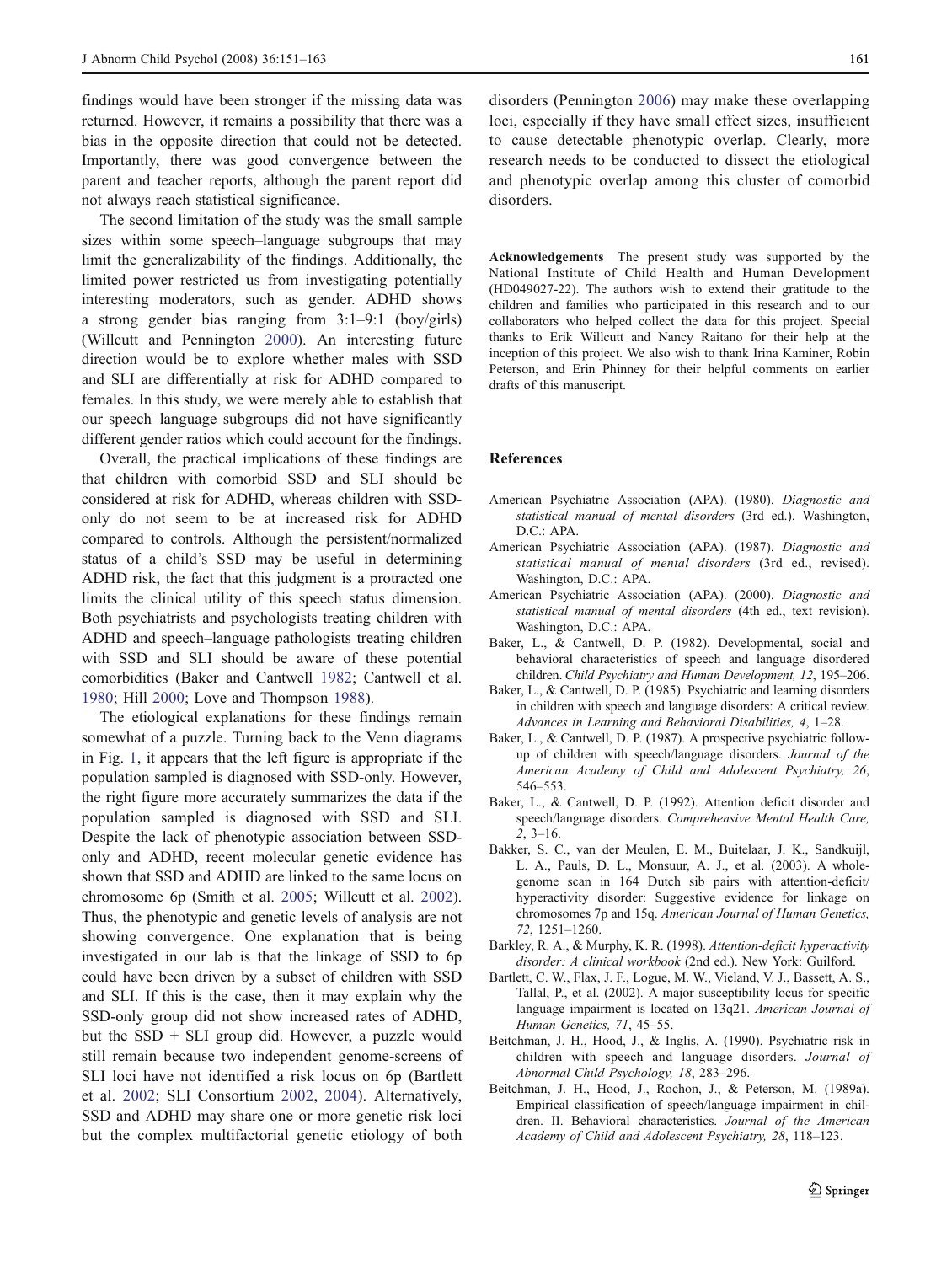- <span id="page-11-0"></span>Beitchman, J. H., Hood, J., Rochon, J., Peterson, M., Mantini, T., & Majumdar, S. (1989b). Empirical classification of speech/ language impairment in children. I. Identification of speech/ language categories. Journal of the American Academy of Child and Adolescent Psychiatry, 28, 112–117.
- Beitchman, J. H., & Inglis, A. (1991). The continuum of linguistic dysfunction from pervasive developmental disorders to dyslexia. Psychiatric Clinics of North America, 14, 95–111.
- Beitchman, J. H., Nair, R., Clegg, M., Ferguson, B., & Patel, P. G. (1986). Prevalence of psychiatric disorders in children with speech and language disorders. Journal of the American Academy of Child and Adolescent Psychiatry, 25, 528–535.
- Bishop, D. V. M. (1997). Uncommon understanding: Development and disorders of language comprehension in children. Cambridge: Psychology Press.
- Bishop, D. V. M. (2006). What causes specific language impairment in children? Current Directions in Psychological Science, 15, 217–221.
- Bishop, D. V. M., & Adams, C. (1990). A prospective study of the relationship between specific language impairment, phonological disorders and reading retardation. Journal of Child Psychology and Psychiatry, 31, 1027–1050.
- Campbell, T. F., Dollaghan, C. A., Rockette, H. E., Paradise, J. L., Feldman, H. M., Shriberg, L. D., et al. (2003). Risk factors for speech delay of unknown origin in 3-year-old children. Child Development, 74, 346–357.
- Cantwell, D. P., & Baker, L. (1985). Psychiatric and learning disorders in children with speech and language disorders: A descriptive analysis. Advances in Learning and Behavioral Disabilities, 4, 29–47.
- Cantwell, D. P., Baker, L., & Mattison, R. E. (1980). Psychiatric disorders in children with speech and language retardation. Factors associated with development. Archives of General Psychiatry, 37, 423–426.
- DuPaul, G. J., Power, T. J., Anastopoulos, A. D., & Reid, R. (1998). ADHD rating scale-IV: Checklists, norms, and clinical interpretation. New York: Guilford.
- DuPaul, G. J., Power, T. J., Anastopoulos, A. D., Reid, R., McGoey, K. E., & Ikeda, M. J. (1997). Teacher ratings of attention deficit hyperactivity disorder symptoms: Factor structure and normative data. Psychological Assessment, 9, 436–444.
- Elliott, C. D. (1990). Differential ability scales. San Antonio: The Psychological Corporation.
- Fisher, S. E., & DeFries, J. C. (2002). Developmental dyslexia: Genetic dissection of a complex cognitive trait. Nature Reviews Neuroscience, 3, 767–780.
- Gallagher, A., Frith, U., & Snowling, M. J. (2000). Precursors of literacy delay among children at genetic risk of dyslexia. Journal of Child Psychology and Psychiatry, 41, 203–213.
- Gayan, J., Willcutt, E. G., Fisher, S. E., Francks, C., Cardon, L. R., Olson, R. K., et al. (2005). Bivariate linkage scan for reading disability and attention-deficit/hyperactivity disorder localizes pleiotropic loci. Journal of Child Psychology and Psychiatry, 46, 1045–1056.
- Goldman, R., & Fristoe, M. (1986). The Goldman Fristoe Test of Articulation. Circle Pines, MN: American Guidance Service.
- Gualtieri, C. T., Koriath, U., Van Bourgondien, M., & Saleeby, N. (1983). Language disorders in children referred for psychiatric services. Journal of the American Academy of Child and Adolescent Psychiatry, 22, 165–171.
- Hill, G. P. (2000). A role for the speech–language pathologist in multidisciplinary assessment and treatment of attention-deficit/ hyperactivity disorder. Journal of Attention Disorders, 4, 69–79.
- Lahey, B. B., Applegate, B., McBurnett, K., Biederman, J., Greenhill, L., Hynd, G. W., et al. (1994). DSM-IV field trials for attention

deficit hyperactivity disorder in children and adolescents. American Journal of Psychiatry, 151, 1673–1685.

- Lahey, B. B., Pelham, W. E., Stein, M. A., Loney, J., Trapani, C., Nugent, K., et al. (1998). Validity of DSM-IV attention-deficit/ hyperactivity disorder for younger children. Journal of the American Academy of Child and Adolescent Psychiatry, 37, 695–702.
- Loeber, R., Green, S. M., & Lahey, B. B. (1990). Mental health professionals' perception of the utility of children, mothers, and teachers as informants on childhood psychopathology. Journal of Clinical Child Psychology, 19, 136–143.
- Loo, S. K., Fisher, S. E., Francks, C., Ogdie, M. N., MacPhie, I. L., Yang, M., et al. (2004). Genome-wide scan of reading ability in affected sibling pairs with attention-deficit/hyperactivity disorder: Unique and shared genetic effects. Molecular Psychiatry, 9, 485– 493.
- Love, A. J., & Thompson, M. G. (1988). Language disorders and attention deficit disorders in young children referred for psychiatric services: Analysis of prevalence and a conceptual synthesis. American Journal of Orthopsychiatry, 58, 52–64.
- Miscimarra, L., Stein, C., Millard, C., Kluge, A., Cartier, K., Freebairn, L., et al. (2007). Further evidence of pleiotropy influencing speech and language: Analysis of the DYX8 region. Human Heredity, 63, 47–58.
- Mitsis, E. M., McKay, K. E., Schulz, K. P., Newcorn, J. H., & Halperin, J. M. (2000). Parent–teacher concordance for DSM-IV attention-deficit/hyperactivity disorder in a clinic-referred sample. Journal of the American Academy of Child and Adolescent Psychiatry, 39, 308–313.
- Morgan, A. E., Hynd, G. W., Riccio, C. A., & Hall, J. (1996). Validity of DSM-IV ADHD predominantly inattentive and combined types: Relationship to previous DSM diagnoses/subtype differences. Journal of the American Academy of Child and Adolescent Psychiatry, 35, 325–333.
- Newcomer, P. L., & Hammill, D. D. (1997). Test of language development: Primary (TOLD-P:3). Austin: Pro-Ed.
- Pennington, B. F. (2002). The development of psychopathology: Nature and nurture. New York: Guilford.
- Pennington, B. F. (2006). From single to multiple deficit models of developmental disorders. Cognition, 101, 385–413.
- Pennington, B. F., & Lefly, D. L. (2001). Early reading development in children at family risk for dyslexia. Child Development, 72, 816–833.
- Phares, V. (1997). Accuracy of informants: Do parents think that mother knows best? Journal of Abnormal Child Psychology, 25, 165–171.
- Raitano, N. A., Pennington, B. F., Tunick, R. A., Boada, R., & Shriberg, L. D. (2004). Pre-literacy skills of subgroups of children with speech sound disorders. Journal of Child Psychology and Psychiatry, 45, 821–835.
- Rucklidge, J. J., & Tannock, R. (2002). Neuropsychological profiles of adolescents with ADHD: Effects of reading difficulties and gender. Journal of Child Psychology and Psychiatry, 43, 988–1003.
- Scarborough, H. S. (1990). Very early language deficits in dyslexic children. Child Development, 61, 1728–1743.
- Shriberg, L. D. (1993). Four new speech and prosody-voice measures for genetics research and other studies in developmental phonological disorders. Journal of Speech and Hearing Research, 36, 105–140.
- Shriberg, L. D. (1994). Five subtypes of developmental phonological disorders. Clinics in Communication Disorders, 4, 38–53.
- Shriberg, L. D. (2003). Diagnostic markers for child speech-sound disorders: Introductory comments. Clinical Linguistics & Phonetics, 17, 501–505.
- Shriberg, L. D., Allen, C. T., McSweeny, J. L., & Wilson, D. L. (2001). PEPPER: Programs to examine phonetic and phonologic